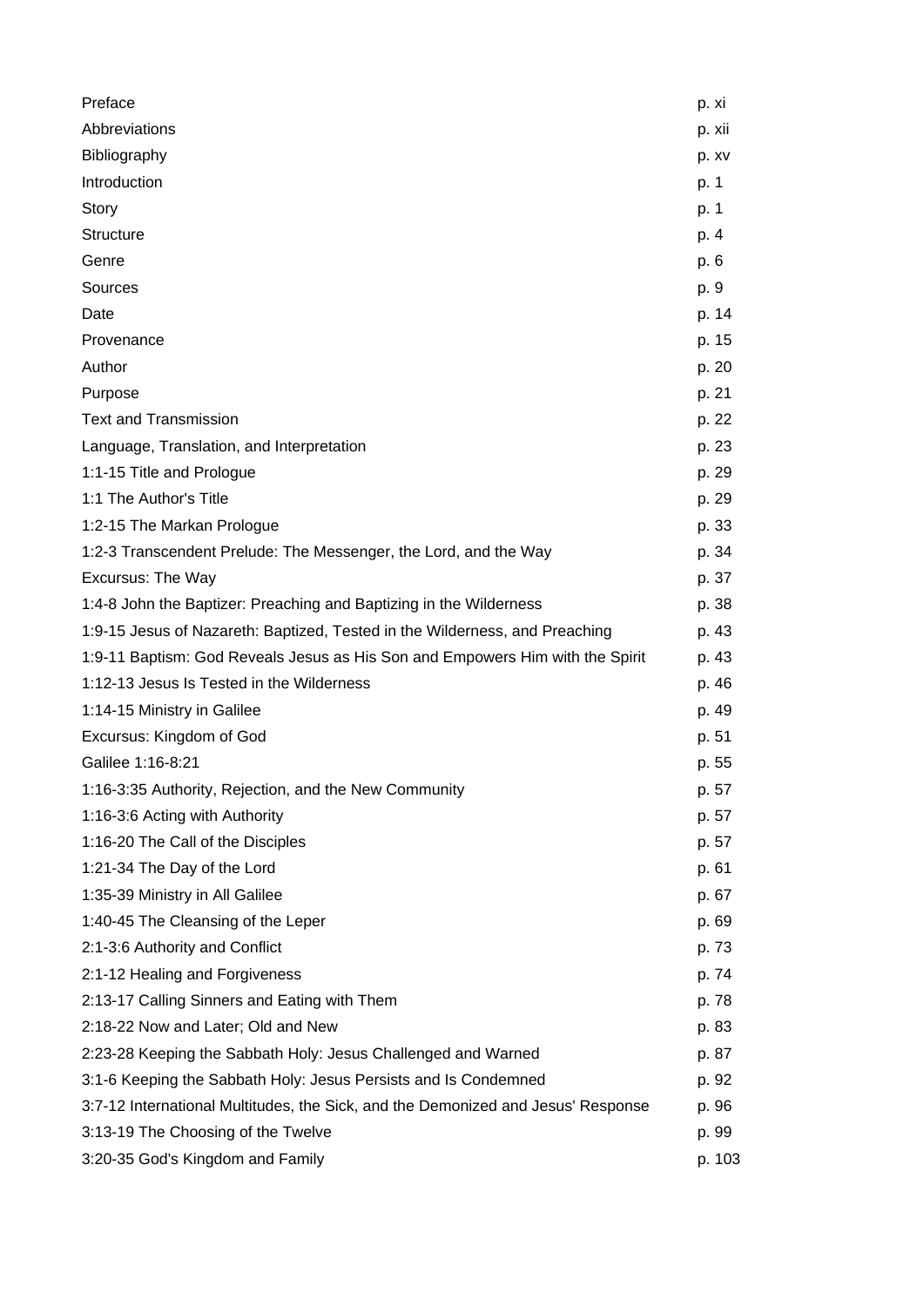| 4:1-34 Central Discourse of Part 1: Parables and Mystery of the Kingdom of God | p. 111 |
|--------------------------------------------------------------------------------|--------|
| 4:1-2 The Markan Setting                                                       | p. 114 |
| 4:3-9 Seed Parable 1: "The Sower"                                              | p. 115 |
| 4:10-12 The Markan "Parable Theory" - First Statement                          | p. 119 |
| 4:13-20 Interpretation of "The Sower"                                          | p. 128 |
| 4:21-25 Markan "Parable Theory" - Second Statement: "Parables about Parables"  | p. 132 |
| 4:26-29 Seed Parable 2: "The Seed Growing Secretly"                            | p. 136 |
| 4:30-32 Seed Parable 3: "The Mustard Seed"                                     | p. 138 |
| 4:33-34 The Markan "Parable Theory" - Third Statement                          | p. 140 |
| 4:35-8:21 Crossing Borders                                                     | p. 142 |
| 4:35-41 Stilling the Storm                                                     | p. 142 |
| 5:1-20 The Gerasene Demoniac                                                   | p. 147 |
| 5:21-43 Jairus's Daughter and the Woman with a Hemorrhage                      | p. 155 |
| 6:1-6a Jesus Is Rejected at Nazareth                                           | p. 163 |
| 6:6b-30 Mission of the Twelve and the Death of John the Baptist                | p. 167 |
| Excursus: Crowds, Followers, Disciples, and the Twelve                         | p. 167 |
| 6:31-14 Five Thousand Are Fed                                                  | p. 179 |
| 6:45-52 The Walking on the Sea                                                 | p. 187 |
| 6:53-56 Healings at Gennesaret                                                 | p. 191 |
| <b>Excursus: Miracle Stories in Mark</b>                                       | p. 192 |
| Terminology                                                                    | p. 192 |
| <b>Amount and Distribution</b>                                                 | p. 193 |
| Event and Interpretation                                                       | p. 193 |
| Pre-Markan Tradition and Interpretation                                        | p. 194 |
| Markan Interpretation                                                          | p. 194 |
| 7:1-23 Defilement-Traditional and Real                                         | p. 196 |
| Excursus: Jesus the Teacher versus the Scribes                                 | p. 205 |
| 7:24-30 The Syrophoenician Woman                                               | p. 206 |
| 7:31-37 Jesus Heals a Man Who Was Deaf and Impaired in Speech                  | p. 215 |
| 8:1-9 Four Thousand Are Fed                                                    | p. 218 |
| 8:10-13 No Sign Whatsoever                                                     | p. 221 |
| 8:14-21 The Leaven of the Pharisees and the Unleavened Bread of Jesus          | p. 224 |
| The "Way": Galilee to Jerusalem 8:22-10:52                                     | p. 229 |
| From Blindness to Sight                                                        | p. 231 |
| 8:22-26 A Blind Man Is Healed at Bethsaida                                     | p. 232 |
| 8:27-9:1 Christology, Discipleship, and First Passion Prediction               | p. 234 |
| Excursus: Markan Christology                                                   | p. 248 |
| Titles, Designations, and Images                                               | p. 249 |
| <b>Titular Christology: Summary</b>                                            | p. 257 |
| Narrative Christology: Summary                                                 | p. 258 |
| 9:2-13 The Transfiguration and Discussion about Elijah                         | p. 259 |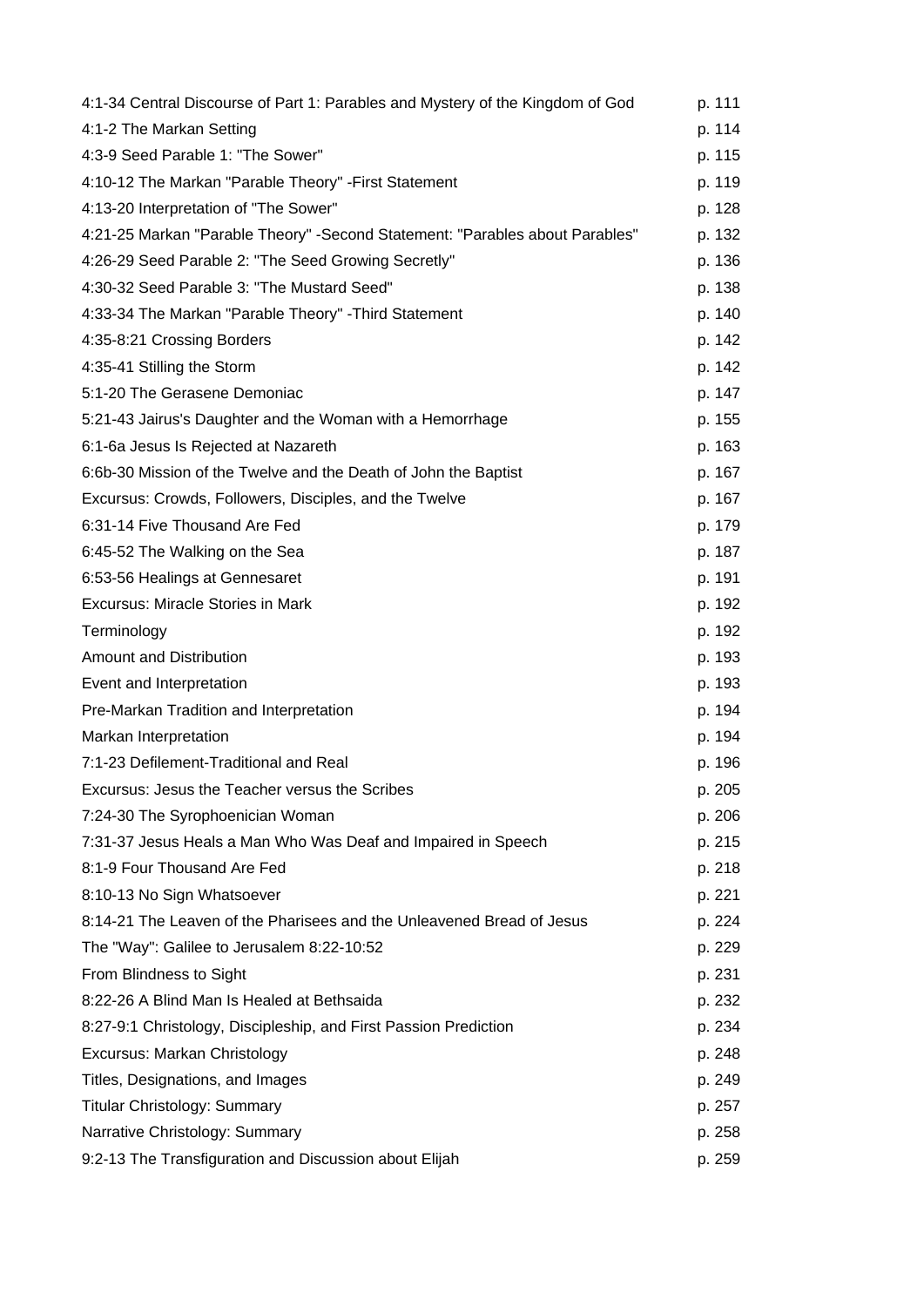| <b>Excursus: The Messianic Secret</b>                                                                       | p. 264 |
|-------------------------------------------------------------------------------------------------------------|--------|
| 9:14-29 Jesus Heals a Boy Possessed by a Spirit                                                             | p. 271 |
| 9:30-32 Jesus Foretells His Passion Again                                                                   | p. 276 |
| 9.33-50 The Meaning of Discipleship, Second Version                                                         | p. 278 |
| 10:1-31 Discipleship, Family, Society                                                                       | p. 284 |
| 10:1-12 Discipleship, Marriage, and Divorce                                                                 | p. 285 |
| 10:13-16 Discipleship and Children                                                                          | p. 288 |
| 10:17-31 Discipleship, Property, and Family                                                                 | p. 290 |
| 10:32-45 The Third Prediction of the Passion and the Argument about Precedence amongp. 297<br>the Disciples |        |
| 10:46-52 Blind Bartimaeus Healed at Jericho                                                                 | p. 304 |
| Jerusalem 11:1-15:47                                                                                        | p. 309 |
| Temple, Confrontation, and Death                                                                            | p. 311 |
| 11:1-13:4 The Lord Comes to His Temple                                                                      | p. 313 |
| 11:1-11 The Veiled Messianic Procession                                                                     | p. 313 |
| 11:12-25 Barren Temple, Withered Fig Tree, and a House of Prayer for All People                             | p. 316 |
| 11:27-33 The Question about Authority                                                                       | p. 325 |
| 12:1-12 Those Responsible for the Lord's Vineyard Reject the Son, Who Is Vindicated by p. 327<br>God        |        |
| 12:13-17 The Question about Taxes Paid to a Pagan Government                                                | p. 333 |
| 12:18-27 The Question about the Resurrection                                                                | p. 337 |
| 12:28-34 The Question about the Great Commandment                                                           | p. 342 |
| 12:35-37 Is David's Lord the "Son of David"?                                                                | p. 347 |
| 12:38-40 Woe to the Scribes                                                                                 | p. 349 |
| 12:41-44 True Piety in Contrast to False                                                                    | p. 351 |
| 13:1-4 Leaving the Temple; Its Coming Destruction                                                           | p. 353 |
| 13:5-37 Central Discourse of Part 2: Historical Troubles and the Coming of the Son of Mamp. 356             |        |
| Interpreting the Apocalyptic Discourse                                                                      | p. 356 |
| 13:5-23 I. The End Is Not Yet                                                                               | p. 360 |
| 13:24-27 II. The End Will Come                                                                              | p. 371 |
| 13:28-37 III. When?                                                                                         | p. 373 |
| 14:1-15:47 Trial and Death                                                                                  | p. 378 |
| 14:1-11 Betrayal and Anointing                                                                              | p. 379 |
| 14:12-25 Passover and Eucharist                                                                             | p. 385 |
| 14:26-31 Predictions of Suffering and Scattering, Resurrection and Regathering                              | p. 392 |
| 14:32-52 Jesus Prays, Is Arrested; Disciples Sleep, Abandon Him                                             | p. 395 |
| <b>Excursus: Mark and the Scriptures</b>                                                                    | p. 404 |
| 14:53-72 Trial before the Sanhedrin: Jesus' Confession and Peter's Denial                                   | p. 408 |
| 15:1-15 Trial before Pilate                                                                                 | p. 416 |
| 15:16-39 Jesus Is Mocked and Crucified                                                                      | p. 422 |
| 15:40-47 Jesus Is Buried                                                                                    | p. 435 |